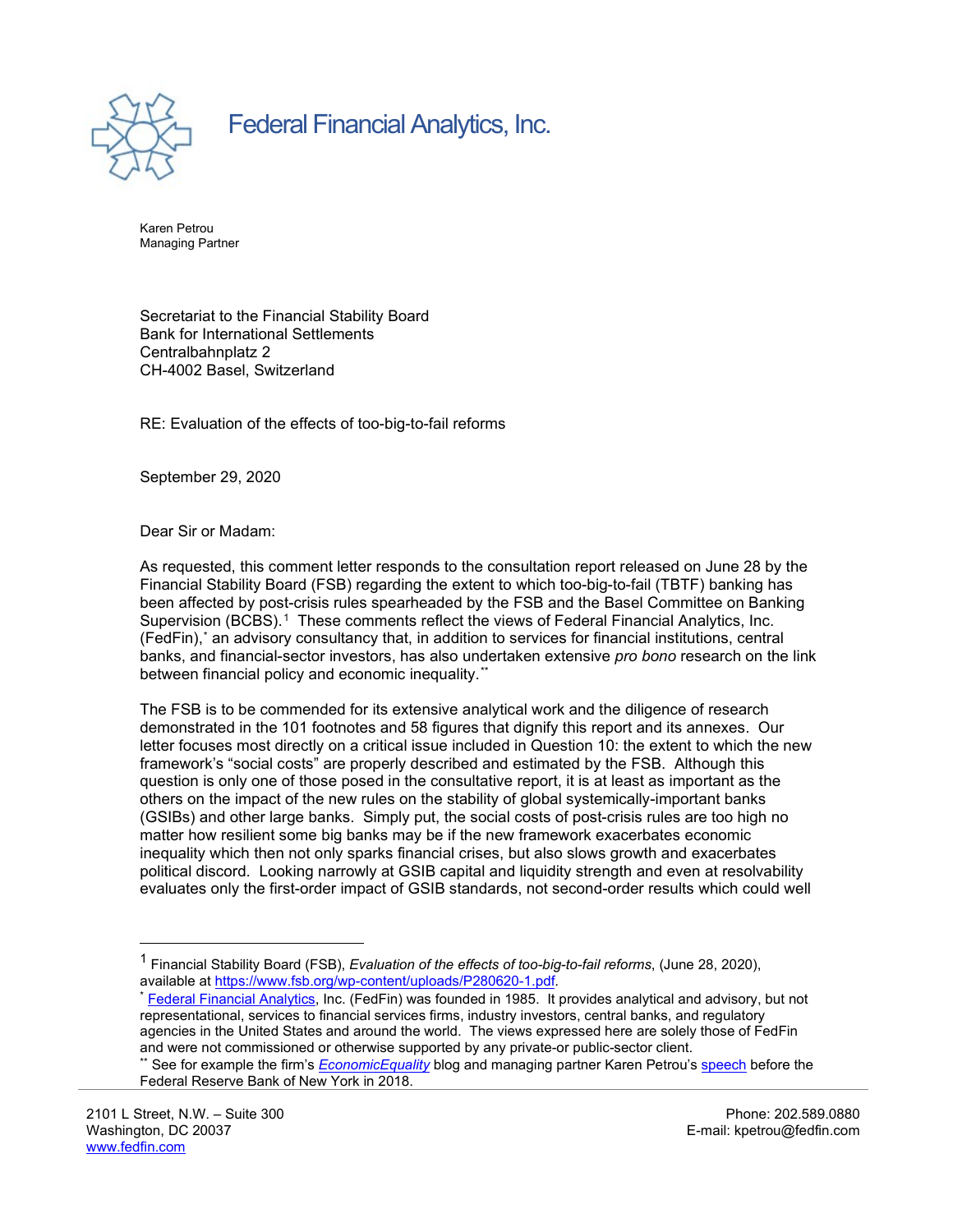reverberate with dangerous implications not only for financial, macroeconomic, and political stability, but also for GSIBs.

As the FSB knows, economic equality and financial inclusion are priority concerns for the Group of Twenty heads of state, expressed most recently at the [2](#page-1-0)019 Osaka summit.<sup>2</sup> Thus, an evaluation of post-crisis financial regulation must consider not only endogenous financial-stability results, but also exogenous implications for other critical drivers of financial stability and the social welfare on which it depends. Key points in this letter we hope are of use to the FSB in this regard are:

- The FSB's definition of "social cost" overlooks key variables and thus leads to a misleading conclusion about the social benefits of TBTF rules for financial stability.
- Aggregate data on overall credit growth masks significant credit-allocation shifts attributable to post-crisis GSIB regulation. These exacerbate economic inequality and thus increase financial-crisis risk, along with slowing economic growth and increasing political disfunction. As evident in the United States, political systems unable to take appropriate fiscal policy or other actions in crises also stow financial-stability risk.
- Aggregate measures of credit availability and cost that fail to take into account credit migration from GSIBs and other banks within the regulated perimeter to unregulated nonbank financial intermediaries (NBFIs) mask trends which the FSB and BCBS have elsewhere found heighten financial-stability risk. Increased economic inequality may also result.
- Aggregate data without regard to national circumstance and the extent to which post-crisis GSIB rules have been meaningfully implemented obscures adverse implications in certain arenas (e.g., emerging market economies) and/or jurisdictions with varying real-world application of post-crisis regulation. As has been frequently learned the hard way, systemic risk in one major market can easily transmit to other nations and even across the global financial system.
- Further, data aggregated to the extent in this consultation may prove of limited value to global and national decision-makers. Divergences in regulatory, fiscal, and epidemiological policies related to the novel coronavirus pandemic may exacerbate jurisdiction-level variation with significant and adverse social cost.
- The FSB should recalibrate its social-cost methodology and issue a second consultation ensuring careful consideration of economic inequality, environmental damage, and other social costs in relation to direct GSIB regulation and its indirect impact on financial-market structure, intermediation, and stability.

### **Social-Cost Measurement**

The FSB report adopts the 2010 BCBS framework for social-cost measurement,<sup>[3](#page-1-1)</sup> thereby determining that:

…social benefits are the result of a decrease in the likelihood and severity of a financial crisis, while social costs are those associated with providing financial services at higher cost because of increases in prudential requirements and compliance costs for banks.[4](#page-1-2)

This social-cost measurement methodology is problematic on several grounds. Perhaps first and foremost, it is an inherently self-contradictory, apples-versus-oranges equation. If the social

<span id="page-1-0"></span><sup>2</sup> Japan Ministry of Foreign Affairs, *G20 Osaka Leader's Declaration*, (June, 2019), available at [https://www.mofa.go.jp/policy/economy/g20\\_summit/osaka19/en/documents/final\\_g20\\_osaka\\_leaders\\_declar](https://www.mofa.go.jp/policy/economy/g20_summit/osaka19/en/documents/final_g20_osaka_leaders_declaration.html) [ation.html.](https://www.mofa.go.jp/policy/economy/g20_summit/osaka19/en/documents/final_g20_osaka_leaders_declaration.html)

<span id="page-1-2"></span><span id="page-1-1"></span><sup>3</sup> Basel Committee on Banking Supervision (BCBS), *An assessment of the long-term economic impact of stronger capital and liquidity requirements*, (August, 2010), available a[t https://www.bis.org/publ/bcbs173.pdf.](https://www.bis.org/publ/bcbs173.pdf) <sup>4</sup> FSB, *Evaluation of the effects of too-big-to-fail reforms, op*. *cit*. at 67.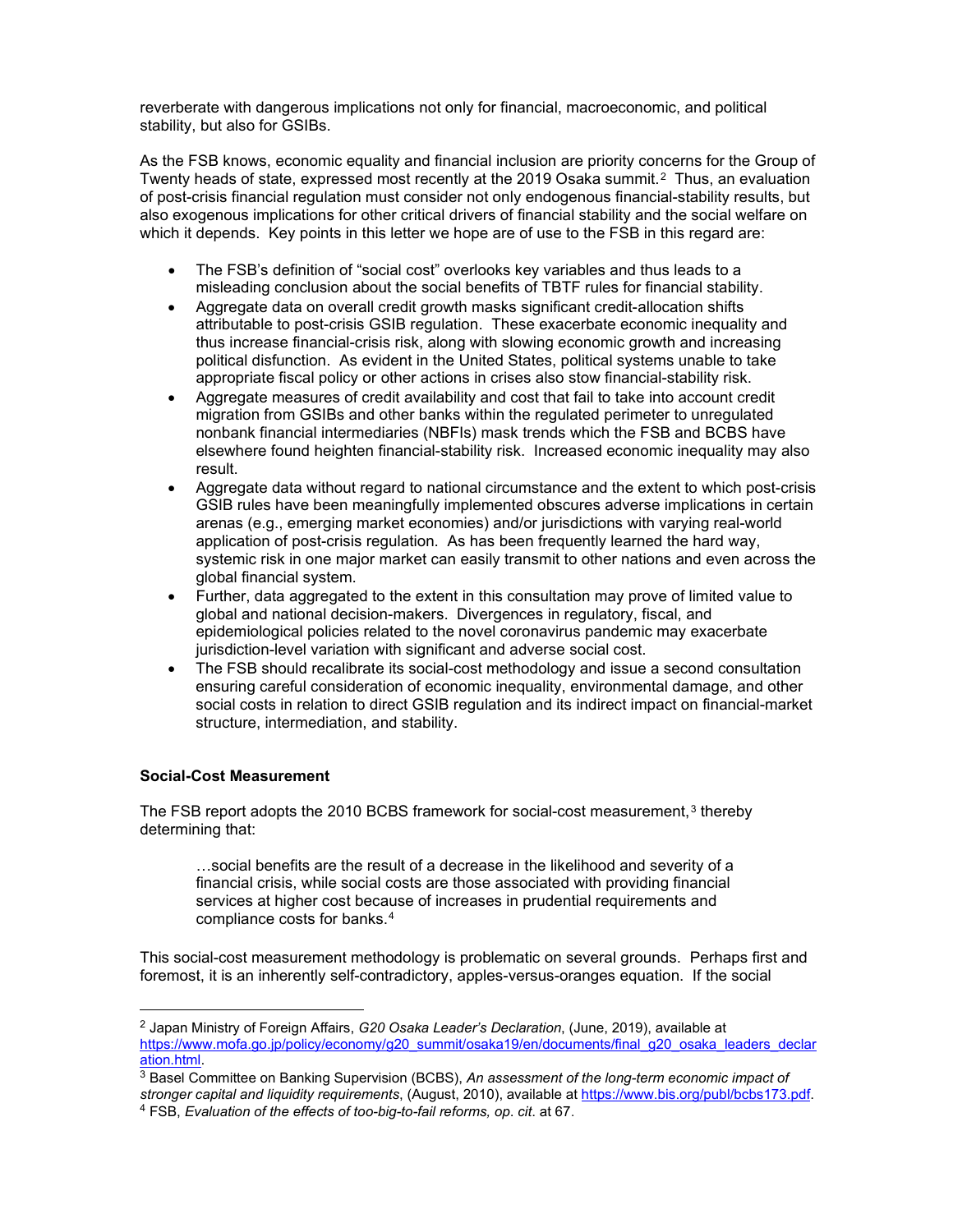benefit is enhanced financial stability, then a like-kind social cost is financial instability, not changes in the cost or availability of "financial services" only from banks. Clearly, more credit from banks – a critical financial service – may on its own lead to the social cost associated with financial instability. Conversely, increased financial stability may be possible regardless of decreases in the cost or availability of bank financial services if alternative and sound sources of financial services are to be had.

The definition also does not make it clear which bank "financial services" pose social costs if they are unduly scarce or costly. One presumes that the BCBS means credit availability and cost, but banks play other critical roles – i.e., as payment-system providers and participants or as nonsubstitutable core infrastructure – with demonstrable financial-stability implications as well as social benefits and cost. For example, post-crisis rules have clearly led to "de-risking" and thus a sharp diminution in correspondent-banking services for certain nations and/or population groups. As the FSB itself has acknowledged,<sup>[5](#page-2-0)</sup> de-risking has numerous financial-stability costs in key regions, with social-welfare challenges also clearly evident for certain populations (e.g., those dependent on bank remittance services).<sup>[6](#page-2-1)</sup> The rules directly addressed in this TBTF study do not include those related to anti-money laundering and terrorist financing that may play the most direct role in correspondent banking de-risking. However, the impact of TBTF rules lowering risk tolerances and balance-sheet capacity is clearly germane.

Further, relying on this social-cost formulation means that one only knows if social costs are unduly high if there is a crisis. Measurements of financial-crisis likelihood remain speculative and often must be modelled in conjunction with many other factors to provide even a sense of crisis probability.[7](#page-2-2)

The FSB's own approach to measuring the social cost of TBTF regulation also overlooks key social-cost indicators. For example, the consultation relies heavily on GDP growth as a positive indicator of social benefit.<sup>[8](#page-2-3)</sup> However, GDP is by no means an accepted measure of prosperity.<sup>9</sup> GDP is by definition gross, failing to capture the extent to which growth is sustainable or shared. It also makes judgments about what type of work – paid versus volunteer – contributes to growth or wealth and often seems most robust after a natural disaster or other emergency. GDP's methodology favors the work needed to treat the wounded, bury the dead, and rebuild lost infrastructure as if the individuals involved were incidental costs and as if the obliterated infrastructure never existed. GDP also measures the economic benefits of cutting down virgin forests without capturing the economic costs of barren land, population migration, or environmental damage. It is thus a measure extraordinarily ill-suited for assessments of social cost.

[http://documents1.worldbank.org/curated/en/552411525105603327/pdf/The-decline-in-access-to](http://documents1.worldbank.org/curated/en/552411525105603327/pdf/The-decline-in-access-to-correspondent-banking-services-in-emerging-markets-trends-impacts-and-solutions-lessons-learned-from-eight-country-case-studies.pdf)[correspondent-banking-services-in-emerging-markets-trends-impacts-and-solutions-lessons-learned-from](http://documents1.worldbank.org/curated/en/552411525105603327/pdf/The-decline-in-access-to-correspondent-banking-services-in-emerging-markets-trends-impacts-and-solutions-lessons-learned-from-eight-country-case-studies.pdf)[eight-country-case-studies.pdf.](http://documents1.worldbank.org/curated/en/552411525105603327/pdf/The-decline-in-access-to-correspondent-banking-services-in-emerging-markets-trends-impacts-and-solutions-lessons-learned-from-eight-country-case-studies.pdf)

<span id="page-2-0"></span><sup>5</sup> FSB, *Press Release "FSB publishes updates on work to address the decline in correspondent banking relationships and remittance firms' access to banking services*,*"* (May 29, 2019), available at [https://www.fsb.org/wp-content/uploads/R290519.pdf.](https://www.fsb.org/wp-content/uploads/R290519.pdf)

<span id="page-2-1"></span><sup>6</sup> World Bank, *The Decline in Access to Correspondent Banking Services in Emerging Markets: Trends, Impacts and Solutions*, (January, 2018), available at

<span id="page-2-2"></span> $7$  For an assessment of crisis-probability literature and model considerations, see for example: Jonathan Goldberg, Elizabeth Klee, Edward Simpson Prescott, and Paul Wood, "Monetary Policy Strategies and Tools: Financial Stability Considerations," *Finance and Economic Discussion Series (FEDS) 2020-074*, Board of Governors of the Federal Reserve System (FRB), (August, 2020), available at [https://www.federalreserve.gov/econres/feds/files/2020074pap.pdf.](https://www.federalreserve.gov/econres/feds/files/2020074pap.pdf) 8 FSB, *Evaluation of the effects of too-big-to-fail reforms, op*. *cit*. at 7.

<span id="page-2-4"></span><span id="page-2-3"></span><sup>9</sup> OECD Observer, "Is GDP a satisfactory measure of growth?", *OECD Observer No 246/247*, (December, 2004), available at

https://oecdobserver.org/news/archivestory.php/aid/1518/Is GDP a satisfactory measure of growth .html.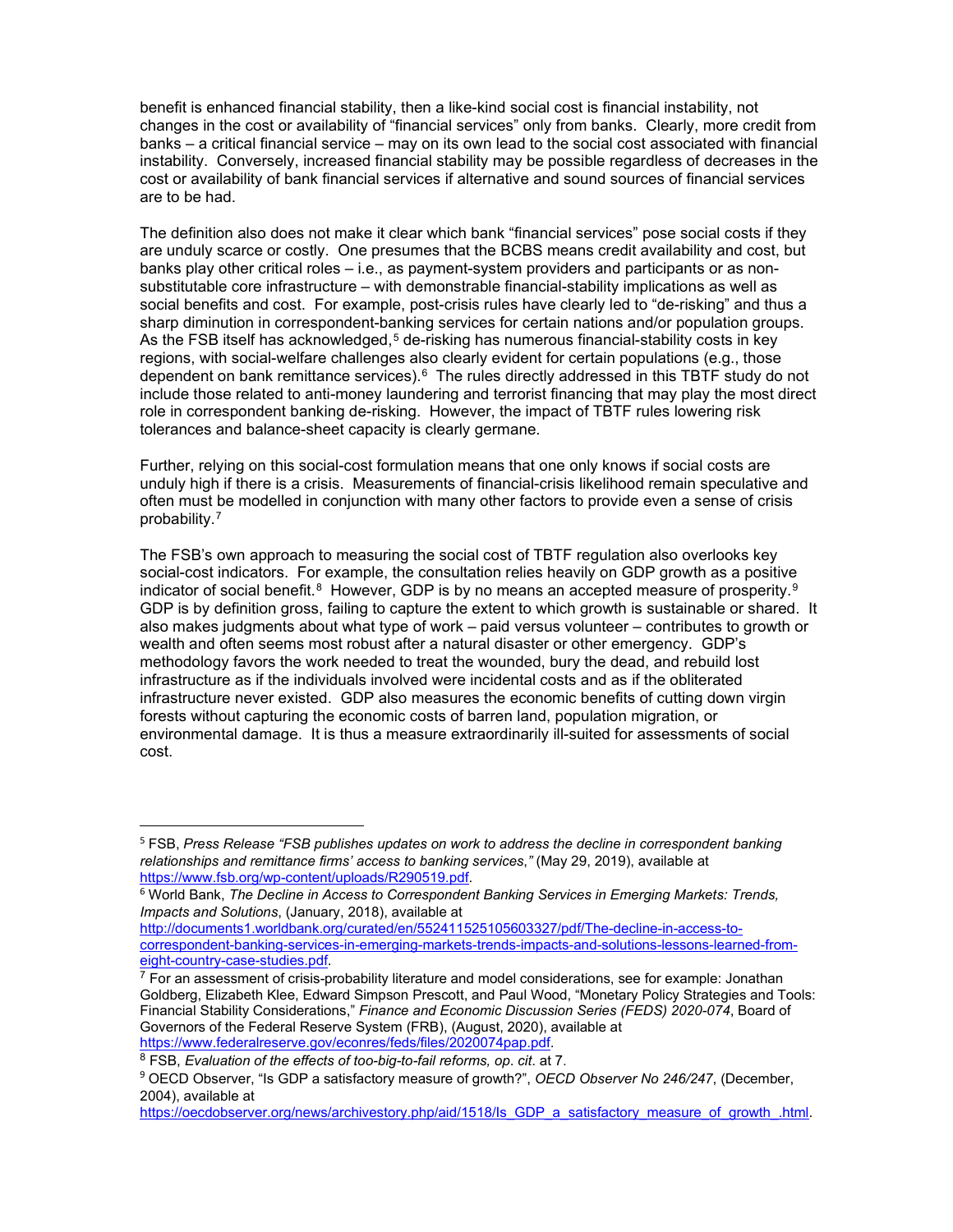Still, GDP might be defensible based on the presumed benefits of gross growth to shared prosperity. However, research from the International Monetary Fund (IMF) separates the overall relationship between equality and growth – which often averages out over lengthy periods of time  $-$  to determine which countries support the most sustained, stable recoveries.<sup>[10](#page-3-0)</sup> The best performers are the most equal nations. Even when external shocks are added to the duration over which growth is assessed, equality still determines growth, a finding corroborated in a global study of developed countries up to 2014.[11](#page-3-1) Another IMF study examining the growth/equality trade-off across many nations over a fifty-year time span finds that, "slow or fragile growth and high inequality seem to be two sides of the same coin, and durable growth at a healthy pace will only be possible if growth itself becomes more inclusive."<sup>[12](#page-3-2)</sup> Thus, simple measures of GDP fail to capture not just the critical social cost of inequality associated with post-crisis rules, but also broader macroeconomic and stability considerations.

# **The Critical Role of Credit Allocation**

Given its definition of social cost, it is unclear why the FSB decided not to assess credit allocation in ascertaining the GSIB regime's social cost.<sup>[13](#page-3-3)</sup> Judgments of the cost of credit on aggregate terms fail to capture sectoral transformations with adverse macroeconomic stability and social-cost implications. For example, the cost of lending in which banks participate may not have increased or may have even dropped since 2008, but this poses no social cost only if replacement sources of credit support sound macroeconomic growth without increased risk also to financial stability or economic equality that then stokes systemic risk. Total credit costs and availability in key sectors may appear unchanged, but this may well be not due to sound regulation but instead to creditmarket transformation wrought in part by rules that make GSIBs safer but alter the credit market's construct. As we showed as early as 20[14](#page-3-4) using publicly-available (not model-driven) data, <sup>14</sup> U.S. GSIBs experienced sharp increases in capital and compliance costs as the U.S. standards became effective. While some of these costs were evident in bank profitability – an impact that may or may not rightly figure into social-cost calculations – significant credit and financial-service market transformation since the GFC is evident.

For example, in many critical markets, banks have in fact ceased to be direct lenders and instead serve as agents for nonbank lenders and secondary credit markets. The FSB's own data on NBFI demonstrates a clear post-crisis trend, showing secular decline in the role of banks since 2009 and the growing dominance of NBFIs.<sup>15</sup> For example, higher-risk corporate finance has been transformed since the 2008 crisis into a more than \$2 trillion leveraged-loan market.<sup>[16](#page-3-6)</sup> Although

<span id="page-3-0"></span><sup>&</sup>lt;sup>10</sup> Andrew G. Berg and Jonathan D. Ostry, "Inequality and Unsustainable Growth: Two Sides of the Same Coin?," *IMF Staff Discussion Note 11/08*, (April 8, 2011), available at

<span id="page-3-1"></span><sup>&</sup>lt;sup>11</sup> Federico Cingano, "Trends in Income Inequality and its Impact on Economic Growth," *OECD Social, Employment and Migration Working Paper No. 163*, (December, 2014), available at [http://www.oecd.org/els/soc/trends-in-income-inequality-and-its-impact-on-economic-growth-SEM-](http://www.oecd.org/els/soc/trends-in-income-inequality-and-its-impact-on-economic-growth-SEM-WP163.pdf)[WP163.pdf.](http://www.oecd.org/els/soc/trends-in-income-inequality-and-its-impact-on-economic-growth-SEM-WP163.pdf)

<span id="page-3-2"></span><sup>12</sup> Jonathan D. Ostry, Andrew Berg, and Siddharth Kothari, *Growth-Equity Trade-offs in Structural Reforms*, IMF Working Paper No. 18/5, (January, 2018) available at

[http://www.imf.org/en/Publications/WP/Issues/2018/01/05/Growth-Equity-Trade-offs-in-Structural-Reforms-](http://www.imf.org/en/Publications/WP/Issues/2018/01/05/Growth-Equity-Trade-offs-in-Structural-Reforms-45540)[45540.](http://www.imf.org/en/Publications/WP/Issues/2018/01/05/Growth-Equity-Trade-offs-in-Structural-Reforms-45540) 13 FSB, *Evaluation of the effects of too-big-to-fail reforms, op*. *cit*. at 67.

<span id="page-3-4"></span><span id="page-3-3"></span><sup>14</sup> Federal Financial Analytics, *The Regulatory Price-Tag: Cost Implications of Post-Crisis Regulatory Reform*, (July 30, 2014), available at [https://fedfin.com/wp-content/uploads/2020/07/Cost-Implications-of-Post-Crisis-](https://fedfin.com/wp-content/uploads/2020/07/Cost-Implications-of-Post-Crisis-Regulatory-Reform.pdf)[Regulatory-Reform.pdf.](https://fedfin.com/wp-content/uploads/2020/07/Cost-Implications-of-Post-Crisis-Regulatory-Reform.pdf)

<span id="page-3-5"></span><sup>&</sup>lt;sup>15</sup> FSB, *Global Monitoring Report on Non-Bank Financial Intermediation 2019*, 11 (January 19, 2020), available at https://www.fsb.org/wp-content/uploads/P190120.pdf.

<span id="page-3-6"></span><sup>&</sup>lt;sup>16</sup> Sally Bakewell, "Why Leveraged Loans, CLOs Feed Worries in Virus Slump," *Bloomberg News*, Updated April 6, 2020, available a[t https://www.bloomberg.com/news/articles/2020-04-03/why-leveraged-loans-clos](https://www.bloomberg.com/news/articles/2020-04-03/why-leveraged-loans-clos-feed-worries-in-virus-slump-quicktake?sref=BSO3yKhf)[feed-worries-in-virus-slump-quicktake?sref=BSO3yKhf.](https://www.bloomberg.com/news/articles/2020-04-03/why-leveraged-loans-clos-feed-worries-in-virus-slump-quicktake?sref=BSO3yKhf)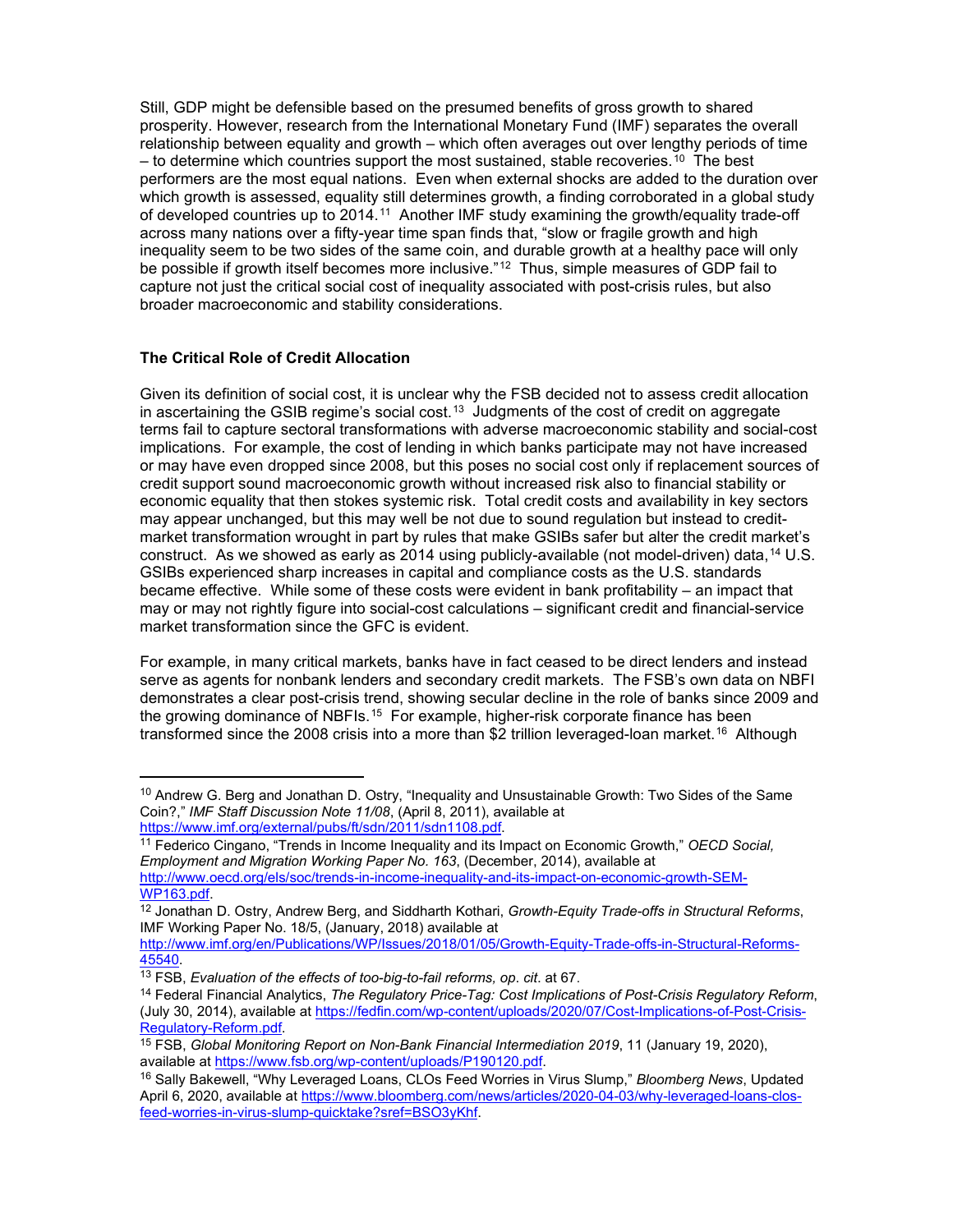this market existed prior to the great financial crisis and subsequent GSIB regulation, it stood at only \$554 billion in 2007.[17](#page-4-0)

The case of U.S. mortgage finance also shows the ability of credit markets to appear unchanged in terms of aggregate cost and availability, yet to be transformed in ways with significant financial stability implications. In 2009, banks originated 90 percent and serviced 94 percent of U.S. residential mortgages; by 2019, this was down to 49 percent and 53 percent respectively.<sup>18</sup> This might sound like a healthy share, but the mortgage business was transformed by post-crisis rules. Banks generally still originated and serviced loans for themselves – keeping the highest-dollar amount, "jumbo" loans that could not be sold to the government. But, where the government was most important and least demanding – loans for Ginnie Mae – nonbanks reigned. In 2013, they had less than 40 percent of this sector; by 20[19](#page-4-2), it was 85 percent.<sup>19</sup> By the end of 2019, the U.S. Financial Stability Oversight Council came to fear that unregulated nonbanks would pose systemic risk, $20$  and so they may well have done in March of 2020 absent an array of interventions from the U.S. Federal Housing Finance Agency and Department of Housing and Urban Development.

Credit-allocation shifts also directly affect economic equality and thus indirectly affect financial stability. The case of U.S. mortgages  $-$  a \$11.2 trillion<sup>[21](#page-4-4)</sup> market  $-$  is again apposite given its macroeconomic, systemic, and equality impact. Right before the COVID crash, the median credit score on newly-originated mortgages was  $773$ , $^{22}$  $^{22}$  $^{22}$  a level once reserved for very low risk borrowers on the widely-adopted scoring scale running from 300 to 850.<sup>23</sup> Well-documented challenges to affordable home ownership for minority, first-time, and even millennial borrowers are in part the result of a sharp shift to mortgages originated only for the secondary market where higher credit-score requirements in part reflect the implications of post-crisis GSIB regulation.<sup>[24](#page-4-7)</sup> Federal Reserve research found that three U.S. GSIBs that were once the crux of U.S. mortgage finance originated 43 percent of loans for the Federal Housing Administration (FHA) in 2010, but dropped to just five percent in 2016.<sup>[25](#page-4-8)</sup> This move away from FHA is found to account for about 75 percent of lost mortgages for low-and moderate-income (LMI) borrowers because these borrowers could not then readily substitute lost credit from large banks with loans from other lenders.

The FSB might wish to attribute these social costs solely to U.S. "gold-plating," but it should be noted that this is not always the case – for example, the U.S. has not adopted the net stable funding ratio (NSFR)<sup>[26](#page-4-9)</sup> or internal total loss-absorbing capacity (TLAC) standards.<sup>[27](#page-4-10)</sup> Further, those

[https://www.urban.org/sites/default/files/publication/100866/august\\_chartbook\\_2019\\_0.pdf.](https://www.urban.org/sites/default/files/publication/100866/august_chartbook_2019_0.pdf) 20 FSOC, *2019 Annual Report, op. cit.* at 44.

<span id="page-4-0"></span><sup>17</sup> S&P Global, "Where is the Leveraged Loan Market Now? 10 Years After the Credit Crunch", *Leveraged Loan News,* (May 3, 2018), available a[t https://www.spglobal.com/marketintelligence/en/news-insights/latest](https://www.spglobal.com/marketintelligence/en/news-insights/latest-news-headlines/leveraged-loan-news/leveraged-loan-market-now-10-years-credit-crunch)[news-headlines/leveraged-loan-news/leveraged-loan-market-now-10-years-credit-crunch.](https://www.spglobal.com/marketintelligence/en/news-insights/latest-news-headlines/leveraged-loan-news/leveraged-loan-market-now-10-years-credit-crunch)

<span id="page-4-1"></span><sup>18</sup> Financial Stability Oversight Council (FSOC), *2019 Annual Report*, 42 (December 4, 2019), available at

<span id="page-4-2"></span><sup>&</sup>lt;sup>19</sup> Housing Finance Policy Center, "Housing Finance At a Glance: August 2019," *Urban Institute*, (August 27, 2019), available at

<span id="page-4-10"></span><span id="page-4-4"></span><span id="page-4-3"></span><sup>21</sup> Housing Finance Policy Center, "Housing Finance at a Glance: August 2020," *Urban Institute*, 6 (August 27, 2020), available at https://www.urban.org/research/publication/housing-finance-glance-monthly-<br>chartbook-august-2020/view/full\_report.

<span id="page-4-6"></span><span id="page-4-5"></span><sup>&</sup>lt;sup>22</sup> FRB-NY, *Quarterly Report on Household Debt and Credit 2020:Q1, op. cit.* <sup>23</sup> Tom Quinn, "The 850 FICO Score," *FICO Blog*, September 17, 2019, available at https://www.fico.com/blogs/850-fico-score.

<span id="page-4-7"></span><sup>&</sup>lt;sup>24</sup> Joint Center for Housing Studies of Harvard University, *The State of the Nation's Housing 2019 Report*, (June 25, 2019), available at

<span id="page-4-8"></span>[https://www.jchs.harvard.edu/sites/default/files/Harvard\\_JCHS\\_State\\_of\\_the\\_Nations\\_Housing\\_2019.pdf.](https://www.jchs.harvard.edu/sites/default/files/Harvard_JCHS_State_of_the_Nations_Housing_2019.pdf) <sup>25</sup> Neil Bhutta, Steven Laufer, and Daniel R. Ringo, "The Decline in Lending to Lower-Income Borrowers by the Biggest Banks," *FEDS Notes*, September 28, 2017, available at

[https://www.federalreserve.gov/econres/notes/feds-notes/the-decline-in-lending-to-lower-income-borrowers](https://www.federalreserve.gov/econres/notes/feds-notes/the-decline-in-lending-to-lower-income-borrowers-by-the-biggest-banks-20170928.htm)[by-the-biggest-banks-20170928.htm.](https://www.federalreserve.gov/econres/notes/feds-notes/the-decline-in-lending-to-lower-income-borrowers-by-the-biggest-banks-20170928.htm)

<span id="page-4-9"></span><sup>26</sup> BCBS, *Basel III: the net stable funding ratio*, (October, 2014), available at [https://www.bis.org/bcbs/publ/d295.pdf.](https://www.bis.org/bcbs/publ/d295.pdf)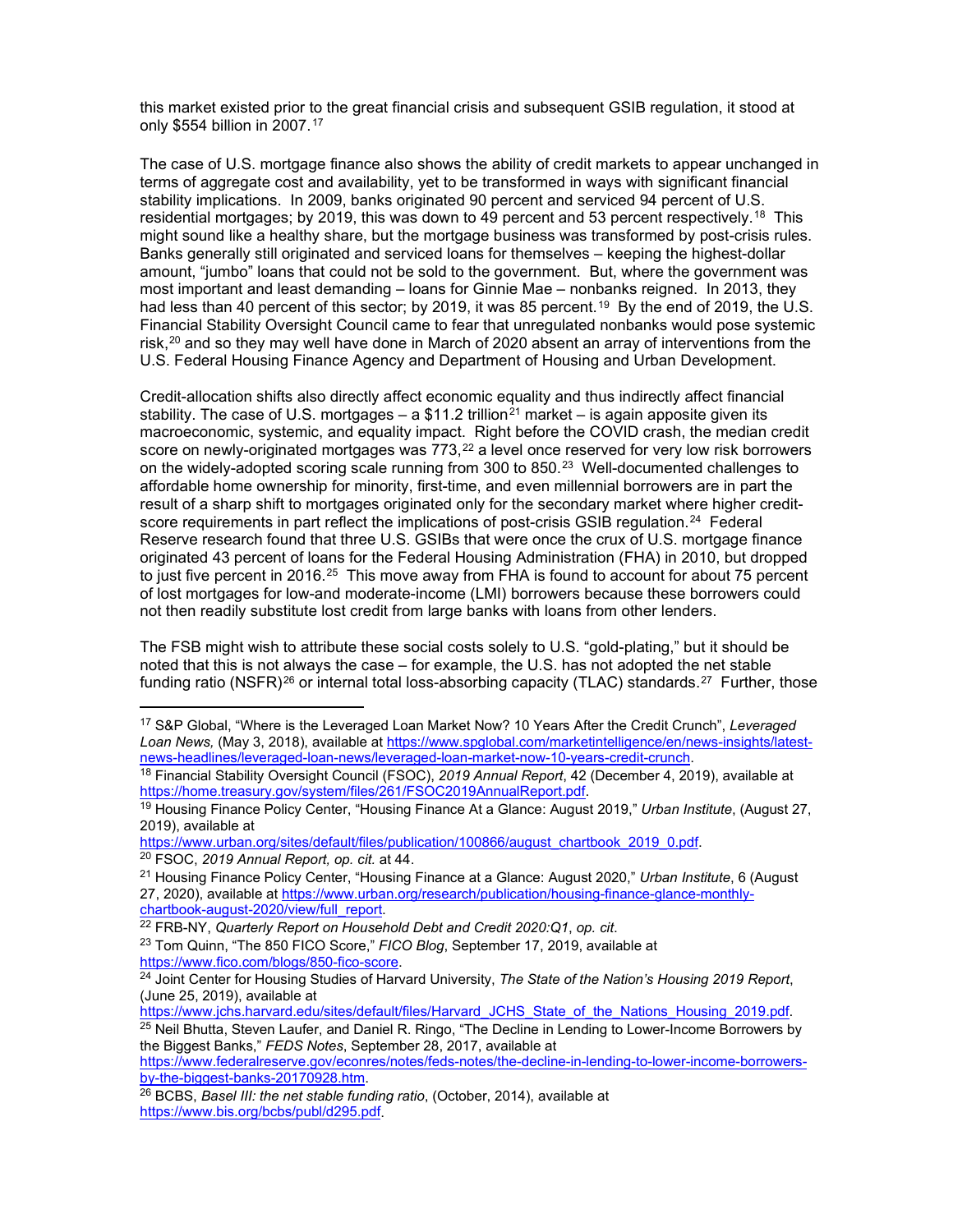rules where the U.S. has been more stringent usually provide expressly for national standards above global minimums. Thus, the FSB would need to define the precise point at which global TBTF rules have positive social benefit on a spectrum of implementation options consistent with the global framework before attributing U.S.-specific social costs to idiosyncratic U.S. requirements. The FSB would also need to assess the extent to which social costs and benefits are found in many nations which are non-compliant with global standards either in formulation, implementation, or both.

### **The Role of Economic Inequality**

As noted, much post-2008 research demonstrates that financial stability does not depend solely on the extent to which very large banks are resilient under stress and resolvable without taxpayer bailouts. To the extent GSIB strength is won by virtue of realigned functionality to enhance profitability in spite of the cost of new rules, banks may appear stronger and indeed even be stronger, but the financial system becomes weaker or even dangerously fragile. For example, nations with the household leverage seen by the BCBS as a social benefit that are also unequal in terms of income or wealth are far more likely to have devastating financial crises. The creditsupply assumption in the BCBS social-cost indicator – i.e., that more credit stokes beneficial growth and thus social benefit evidenced by financial stability – misses the fact that nations with high levels of income and wealth inequality along with large amounts of readily-available consumer credit are at grave risk.

There is credit used for sustainable growth as well as credit used by vulnerable households to fund consumption; knowing which is which is critical to anticipating the impact of rules on credit availability and cost in relation to financial stability.<sup>[28](#page-5-0)</sup> Further, to the extent that credit supply is sustained by NBFIs instead of regulated banks, systemic risk is likely even more acute due to the absence of loss-absorbing capital and liquidity buffers or resolvability requirements.

As demonstrated in a 2020 IMF study,<sup>[29](#page-5-1)</sup> increased inequality is generally accompanied by higher credit growth that creates leverage leading to financial instability. Thus, greater amounts of credit either fueled by GSIB regulation or unaffected by it are likely to be risky absent effective macroprudential regulation to ensure that corporate and/or household leverage is sustainable. A 2020 study from the Federal Reserve Bank of San Francisco finds not only the links between credit growth in unequal economies and systemic risk, but also that inequality is the leading cause of financial crises across many decades and seventeen nations. $30$  A literature survey of the link between inequality and financial crises uncovered extensive empirical and theoretical research demonstrating a clear linkage that is not only a result of correlation, but also causation – crises are often directly attributable to inequality.<sup>31</sup>

<span id="page-5-1"></span><sup>29</sup> Martin Čihák and Ratna Sahay, "Finance and Inequality," IMF Staff Discussion Note 20/01, (January 17, 2020) available a[t https://www.imf.org/en/Publications/Staff-Discussion-Notes/Issues/2020/01/16/Finance](https://www.imf.org/en/Publications/Staff-Discussion-Notes/Issues/2020/01/16/Finance-and-Inequality-45129)[and-Inequality-45129.](https://www.imf.org/en/Publications/Staff-Discussion-Notes/Issues/2020/01/16/Finance-and-Inequality-45129)

<sup>27</sup> FSB, *Principles on Loss-absorbing and Recapitalisation Capacity of G-SIBs in Resolution: Total Lossabsorbing Capacity (TLAC) Term Sheet*, (November 9, 2015), available at [https://www.fsb.org/wp](https://www.fsb.org/wp-content/uploads/TLAC-Principles-and-Term-Sheet-for-publication-final.pdf)[content/uploads/TLAC-Principles-and-Term-Sheet-for-publication-final.pdf.](https://www.fsb.org/wp-content/uploads/TLAC-Principles-and-Term-Sheet-for-publication-final.pdf)

<span id="page-5-0"></span><sup>&</sup>lt;sup>28</sup> Alina K. Bartscher, Moritz Kuhn, Moritz Schularick, and Ulrike I. Steins, "Modigliani Meets Minsky: Inequality, Debt, and Financial Fragility in America, 1950-2016," *Federal Reserve Bank of New York (FRB-NY) Staff Report No. 924*, (May, 2020), available at

<span id="page-5-2"></span><sup>30</sup> Pascal Paul, "Historical Patterns of Inequality and Productivity around Financial Crises," *Federal Reserve Bank of San Francisco (FRB-SF) Working Paper 2017-23*, (March, 2020), available at

<span id="page-5-3"></span> $\frac{1}{31}$  Pierre Monnin, "Monetary Policy, Macroprudential Regulation and Inequality," *CEP Discussion Note 2017/2*, (April, 2017), available a[t https://papers.ssrn.com/sol3/papers.cfm?abstract\\_id=2970459.](https://papers.ssrn.com/sol3/papers.cfm?abstract_id=2970459)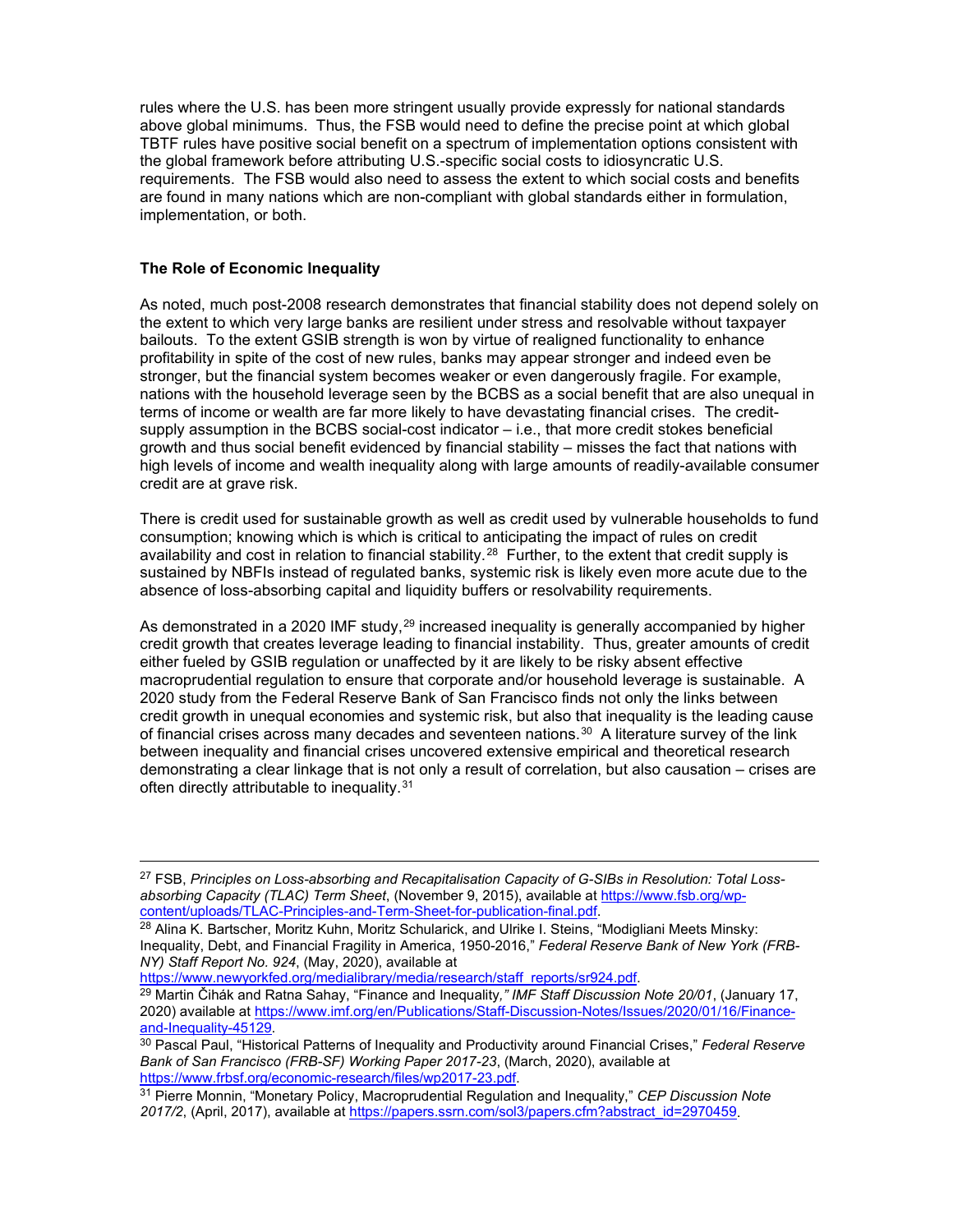Most of these studies are posited on the instability resulting from large populations of low-income households who must sustain consumption with debt. Notably, this paper also found that the length and depth of recessions after financial crashes are also worse than more run-of-the-mill recessions over the business cycle.

## **Additional Social-Cost Considerations**

To be sure, not all of these social costs are clearly attributable only to GSIB regulation. Swift advances in financial technology (fintech) may also be transforming the manner in which GSIBs originate and allocate credit with resulting social costs due to implications for financial inclusion and market concentration, issues the FSB itself rightly highlighted in a recent report.<sup>[32](#page-6-0)</sup> The BCBS has also noted that fintech advances may confine banks, including GSIBs, to distributional or even only to limited core-infrastructure roles. $33$  As these and many other reports also make clear, nonbank tech-finance firms are rapidly gaining market share not just due to speed and efficiency, but also to sweeping regulatory exemptions. The FSB's consultative report on TBTF is largely retrospective and thus does not account for the extent to which the changes described above that are already evident in capital cost and allocation could be exacerbated and joined with other social costs if GSIB rules leave large financial segments un- or under-served by banks.

The changing pace of financial innovation is not the only external reality of which the FSB report fails to take full account. Some recent changes in GSIB activity may well be due to monetary policy as well as to the combination of post-crisis monetary policy and GSIB regulation. For example, it is likely that the shift by banks from business models based principally on lending to those favoring fee-based businesses is due not only to the capital and liquidity costs associated with holding assets on GSIB balance sheets, but also to the ultra-low rates of interest prevailing since 2008 in most, if not all, advanced economies. GSIBs might well have been able to continue lending to core macroeconomic sectors (e.g., small and medium sized businesses) under even ultra-low interest rates if the cost of capital combined with higher requirements did not make this difficult, if not impossible. At a time in which monetary policy crushes a key source of earnings – net interest margin – even otherwise-modest regulatory costs may be unaffordable.

The aggregate credit data assessed in the consultation does not make conclusions about GSIB impact with regard to post-crisis policy, nor does it permit still more crucial forecasts of how GSIBs may behave under the still lower rates now in place in many economies. Significant social costs may well ensue if rules remain unchanged.

# **Post-Pandemic Financial Policy**

It is understandable that the FSB released its TBTF consultation to gather views in June of this year, but this timing also makes potentially misleading any conclusions from the research presented as a guide to future global financial policy. This is not only due to the definitional, structural, and functional issues discussed briefly above, but also to the implications the COVID-19 pandemic may well have on global macroeconomic, financial, and regulatory structure.

GSIBs in the United States were critical lynch-pins to the ability of the Federal Reserve to structure a series of emergency liquidity and lending windows beginning in March of this year.<sup>[34](#page-6-2)</sup> The same

<span id="page-6-0"></span><sup>32</sup> FSB, *BigTech in finance: Market developments and potential financial stability implications,* (December 9, 2019), available at [https://www.fsb.org/wp-content/uploads/P091219-1.pdf.](https://www.fsb.org/wp-content/uploads/P091219-1.pdf)

<span id="page-6-1"></span><sup>33</sup> BCBS, *Sound Practices: Implications of fintech developments for banks and bank supervisors*, (February

<span id="page-6-2"></span><sup>&</sup>lt;sup>34</sup> FRB Chair Jerome Powell, "Coronavirus and CARES Act," *Testimony before the Committee on Financial Services, U.S. House of Representatives*, (June 30, 2020), available at [https://www.federalreserve.gov/newsevents/testimony/powell20200630a.htm.](https://www.federalreserve.gov/newsevents/testimony/powell20200630a.htm)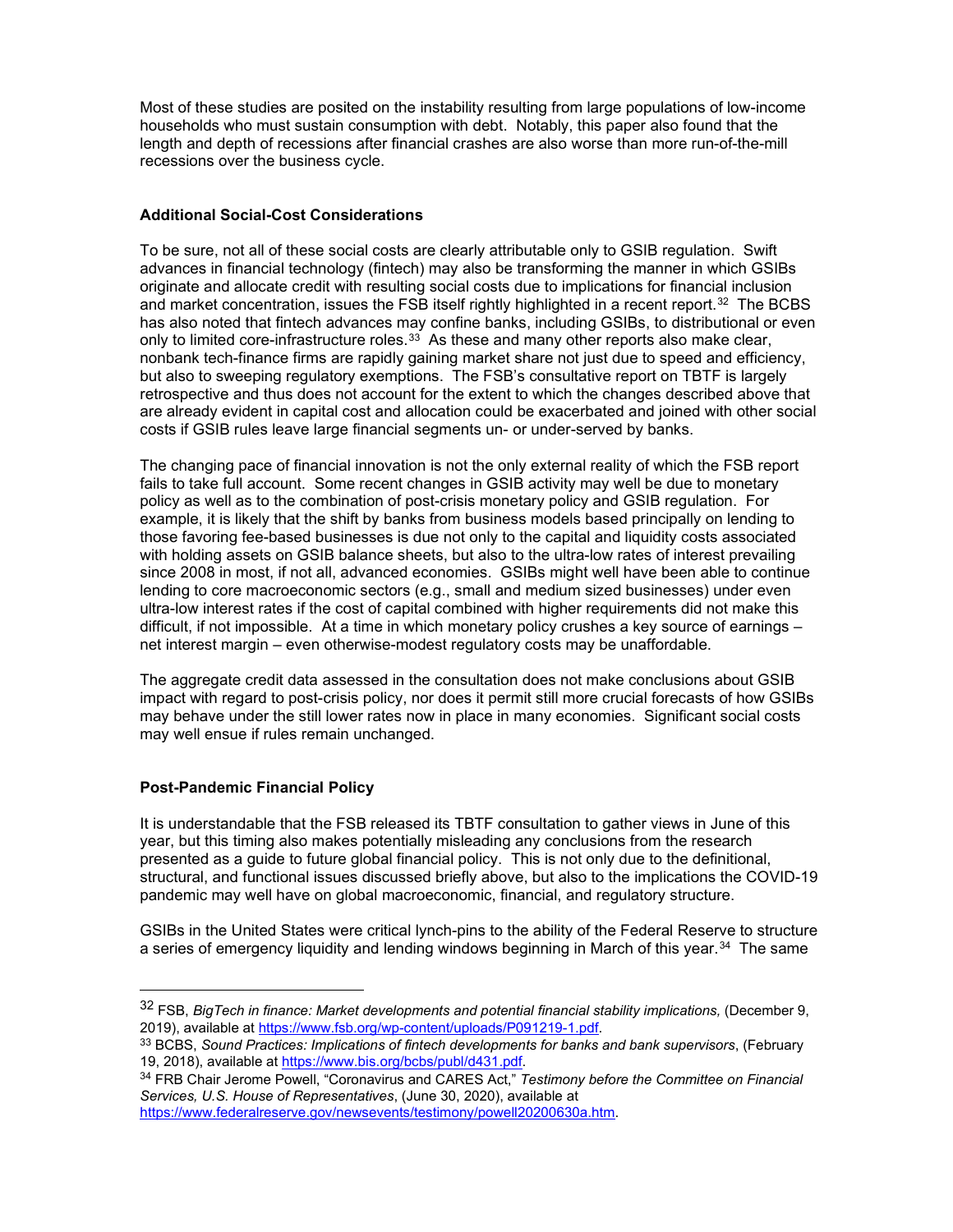is true for facilities established by the European Central Bank,  $35$  the Swiss National Bank,  $36$  and many other nations. One can reasonably conclude from this that GSIBs and other large banks were resilient enough not to need financial support and indeed to provide it.<sup>37</sup> However, the fact that financial stability proved so fragile under stress suggests that financial stability is considerably more fragile than the FSB's consultation recognizes. To the extent this fragility is due to structural and credit-allocation transformation due to GSIB rules, the post-2008 framework clearly has significant social cost.

Further, an array of substantive waivers of capital and liquidity rules applicable to GSIBs and large banks was necessary to ensure both systemic stability and GSIB compliance.<sup>[38](#page-7-3)</sup> The Basel Committee has in fact been clear that capital and liquidity buffers should be drawn down during this crisis and further that nations need not advance full implementation or enforcement of capital, liquidity, and resolvability rules.[39](#page-7-4)

Are post-crisis rules just right because GSIBs and other large banks played a critical stabilizing role? Conversely, did some facilities also provide urgently-needed backstops to weaker banks, some of which are also GSIBs? Could GSIBs have played a still stronger role supporting lending to individuals and small businesses beyond the scope of government guarantees if their rules, perhaps most importantly their risk-based rules, were different? Would financial systems have been more resilient and thus required less central-bank and fiscal support if key markets had not migrated to NBFIs in the decade during which the GSIB framework was instituted? Was the 2019 shock in the U.S. repurchase-agreement market prompting Fed support unprecedented after the 2008 crisis until 2020 a warning indicator of precisely these vulnerabilities?<sup>[40](#page-7-5)</sup> This is certainly a case in which GSIBs were strong and resilient but also far less significant in an arena posing systemic risk.<sup>41</sup>

An additional post-pandemic concern derives from the extent to which pandemic costs drain public resources. As an IMF study of the United States makes clear,<sup>[42](#page-7-7)</sup> large fiscal deficits significantly reduce the public wealth with which nations can address other strains, including economic

[https://www.ecb.europa.eu/press/pr/date/2020/html/ecb.pr200318\\_1~3949d6f266.en.html.](https://www.ecb.europa.eu/press/pr/date/2020/html/ecb.pr200318_1%7E3949d6f266.en.html)

<span id="page-7-0"></span><sup>35</sup> European Central Bank (ECB), *ECB announces €750 billion Pandemic Emergency Purchase Programme (PEPP),* (March 18, 2020), available at

<span id="page-7-1"></span><sup>36</sup> Thomas Rühl, "COVID-19 loans mainly granted to small enterprises," *Swiss Bankers Association*, (May 29, 2020), available at [https://www.swissbanking.org/en/media/news/covid-19-loans-mainly-granted-to-small](https://www.swissbanking.org/en/media/news/covid-19-loans-mainly-granted-to-small-enterprises)[enterprises.](https://www.swissbanking.org/en/media/news/covid-19-loans-mainly-granted-to-small-enterprises)

<span id="page-7-2"></span><sup>37</sup> FRB Chair Jerome Powell, "Coronavirus and CARES Act," *op. cit.*

<span id="page-7-3"></span><sup>&</sup>lt;sup>38</sup> See for example: Office of the Comptroller of the Currency (OCC), FRB, and Federal Deposit Insurance Corporation (FDIC) Regulatory Capital Interim Final Rule: Temporary Exclusion of U.S. Treasury Securities and Deposits at Federal Reserve Banks From the Supplementary Leverage Ratio for Depository Institutions, 12 C.F.R. §§ 3, 6, 208, 217, & 324, 85 Fed. Reg. 32980 (June 1, 2020), available at

[https://www.govinfo.gov/content/pkg/FR-2020-06-01/pdf/2020-10962.pdf;](https://www.govinfo.gov/content/pkg/FR-2020-06-01/pdf/2020-10962.pdf) FRB Interim Final Rule on Total Loss-Absorbing Capacity, Long-Term Debt, and Clean Holding Company Requirements for Systemically Important U.S. Bank Holding Companies and Intermediate Holding Companies of Systemically Important Foreign Banking Organizations: Eligible Retained Income, 12 C.F.R. § 252, 85 Fed. Reg. 17003 (March 26, 2020), available at [https://www.govinfo.gov/content/pkg/FR-2020-03-26/pdf/2020-06371.pdf;](https://www.govinfo.gov/content/pkg/FR-2020-03-26/pdf/2020-06371.pdf) and OCC, FRB, FDIC Regulatory Capital Interim Final Rule: Eligible Retained Income, 12 C.F.R. 3, 217 & 324), 85 Fed. Reg. 15909 (March 20, 2020), available at <u>https://www.govinfo.gov/content/pkg/FR-2020-03-20/pdf/2020-</u><br>06051.pdf.

<span id="page-7-4"></span><sup>&</sup>lt;sup>39</sup> See for example: BCBS, *Basel Committee meets; discusses impact of Covid-19; reiterates guidance on <i>buffers*, (June 17, 2020), available at https://www.bis.org/press/p200617.htm.

<span id="page-7-5"></span><sup>&</sup>lt;sup>40</sup> Liz Hoffman and Sam Goldfarb, "Fed's Repo Rescue Leaves Many Searching for Answers," *Wall Street* Journal, September 17, 2019, available at https://www.wsj.com/articles/feds-repo-rescue-leaves-many-<br>searching-for-answers-11568747574.

<span id="page-7-6"></span><sup>&</sup>lt;sup>41</sup> Karen Petrou, "Repo ructions highlight failure of post-crisis policymaking," *Financial Times*, (November 5, 2019), available at [https://www.ft.com/content/fe562cbe-feee-11e9-b7bc-f3fa4e77dd47.](https://www.ft.com/content/fe562cbe-feee-11e9-b7bc-f3fa4e77dd47)

<span id="page-7-7"></span><sup>42</sup> IMF, "Public Wealth in the United States," *Working Paper No. 19/139*, (July 2, 2019), available at [https://www.imf.org/en/Publications/WP/Issues/2019/07/02/Public-Wealth-in-the-United-States-46834.](https://www.imf.org/en/Publications/WP/Issues/2019/07/02/Public-Wealth-in-the-United-States-46834)